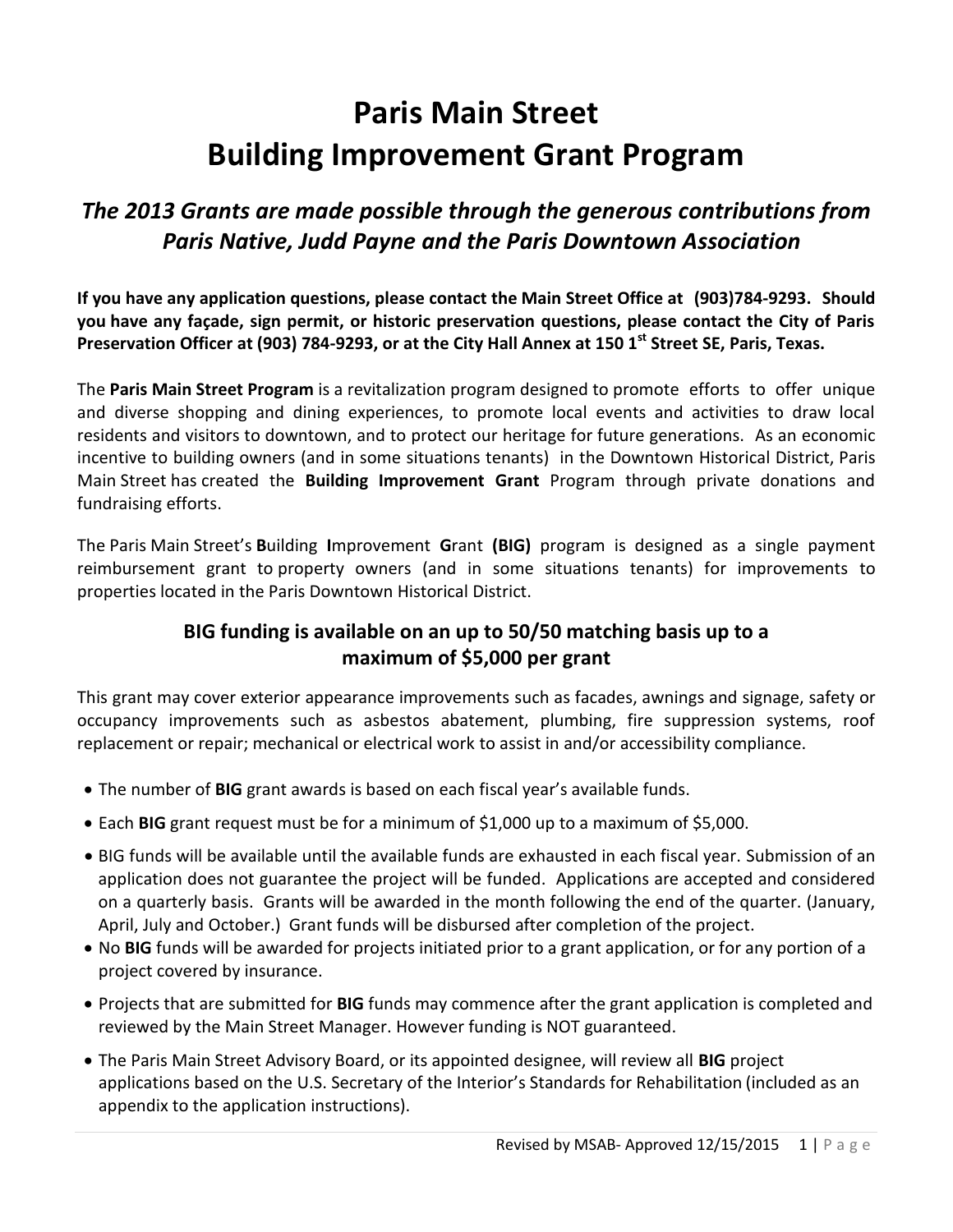- Any deviation from the approved **BIG** project may result in the total or partial withdrawal of the grant.
- The **BIG** recipient decal shall be displayed in the recipient's storefront window for a minimum of 5 years after completion of the project.
- Requests for signage must be accompanied by a Texas Main Street Program rendering whether it is used or not.

## **Paris Main Street Building Improvement Grant Program Application Instructions**

1. **Project eligibility and available assistance:** Contact the Paris Main Street Coordinator to set up a pre-application appointment. The Coordinator will review the scope of your proposed project and provide a checklist of the application requirements.

All projects that include façade and/or sign changes must include the approved *Certificate of Appropriateness* from the Historic Preservation Commission per design guidelines for the Historic Downtown Overlay District (HD-1). You can find the application form with instructions online at *<http://paristexas.gov/index.aspx?NID=83>*, or at Paris City Hall Annex, 150 1st Street SE. The Paris Historic Preservation Commission meets each second Wednesday at 4:00 p.m. and fourth Monday at 4:00 p.m. in Council Chambers at City Hall.

The Texas Main Street Center's Architectural Assistance Program is available to assist in recommended materials, color schemes and signage for building façades. References are found at [http://www.thc.state.tx.us/preserve/projects-and-programs/texas-main-street/about-texas-main](http://www.thc.state.tx.us/preserve/projects-and-programs/texas-main-street/about-texas-main-street-program)[street-program.](http://www.thc.state.tx.us/preserve/projects-and-programs/texas-main-street/about-texas-main-street-program) Design Renderings by the Texas Main Street Architect are also available to applicants. Contact Paris Main Street Coordinator for more information on how to access this service.

**2. Complete the grant application form and sign the Agreement form:** All **BIG** grant applications must include a scale drawing by the Texas Main Street Architect, your project's architect, designer or contractor of all the proposed work to be done. Color samples of all final paint selections and/or final fabric or sign material selections must be included with the application.

Your application must also include 3 (three) itemized written work estimates on all project work from contractors or project architects. Self-contracted work will be reimbursed for actual legitimate and documented expenses, excluding labor.

Your construction bids must be current and must be dated no earlier than ninety (90) days prior to your **BIG** application request. Additionally, you are required to furnish photographs of the building's exterior and the building areas to be affected by your **BIG** project, with specific and detailed improvements or changes noted.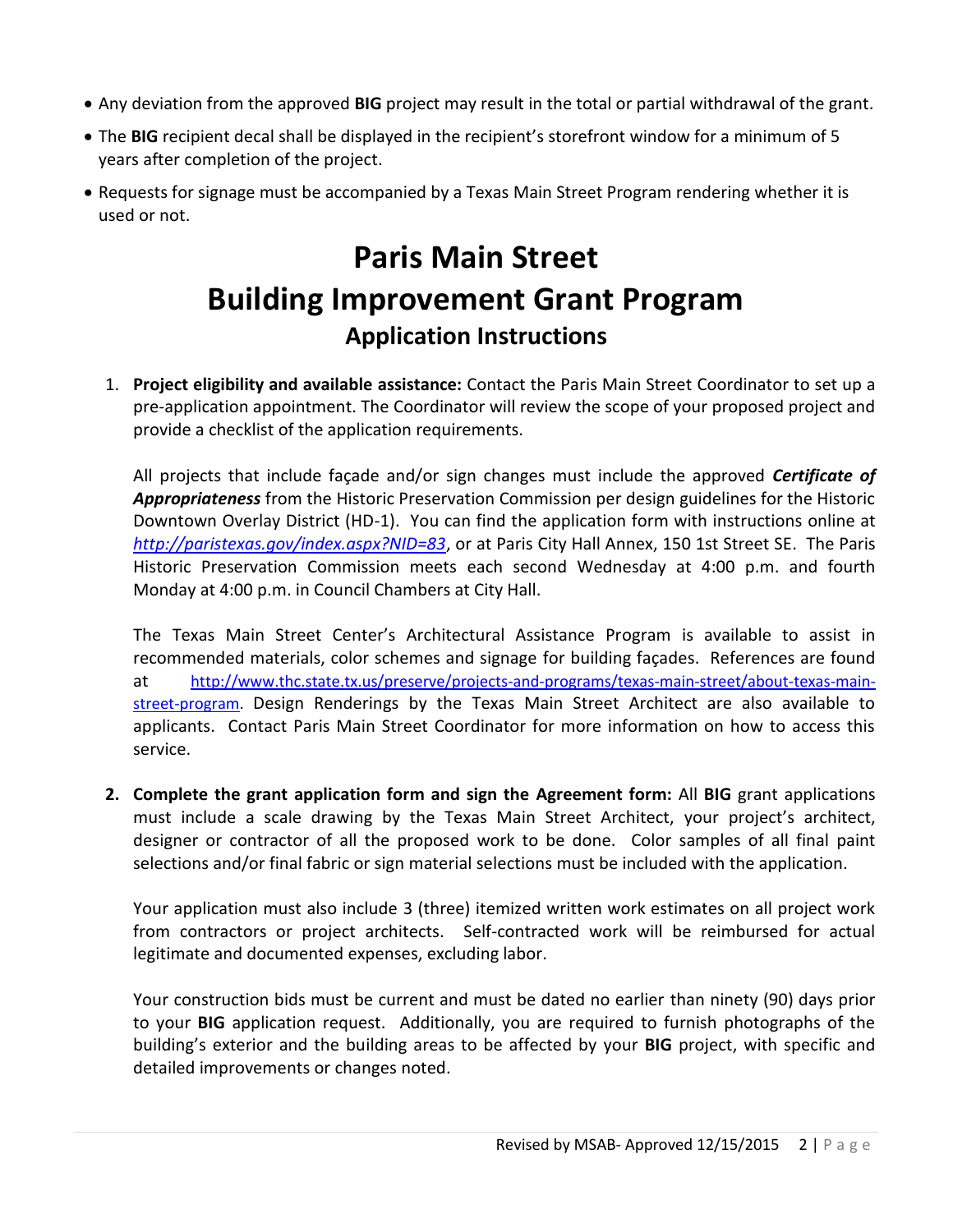**3. You should submit your completed application forms to the office of the Main Street Coordinator** with all original itemized work estimates, color samples, drawings and example sign materials.

Applications are accepted at any time in the three month period constituting a quarter of the City fiscal year beginning the first business day of October with the application window for each quarter closing promptly at 5:00 p.m. on the last business day of the fiscal quarter. Incomplete applications will not receive consideration, and will require re-submission at a future time.

| <b>Application Window</b>     | <b>Award Notification</b> |
|-------------------------------|---------------------------|
| October 1 through December 31 | January 31                |
| January 1 through March 31    | April 30                  |
| April 1 through June 30       | July 31                   |
| July 1 through September 30   | October 31                |

#### **4. The approval process consideration will include, without limitation, the following:**

- **a.** Eligibility is determined by the Property ID from the Lamar County Appraisal District Tax Records. The grant can be applied to any individual Property ID. The building must be located in the designated Historical District 1.
	- i. Owners of multiple properties may apply for each property or combine multiple properties into one grant application. Multiple applications for more than one property will be considered a single grant application for the purpose of reconsideration, reapplication or amount of the grant.
	- ii. A grant request for a portion of a single building as defined by the Property ID will apply only for the portion of the building specified. The constraints on reapplication will not apply to the remaining portions of the building.
	- iii. A request by a non-building owner tenant will require approval by the building owner as identified by the city property ID records and so specified on the application.
- **b.** All **BIG** grant projects must meet current building codes.
- **c.** As previously noted, all **BIG** projects that include façade and/or sign changes must include the approved *Certificate of Appropriateness* from the Historic Preservation Commission.
- **d.** The Main Street Advisory Board shall have sole discretion in awarding grants, and consideration for eligibility will considered on the basis of merit of the proposed work, scope of the project, other grants received and proposed use of the building. The review criteria may include, but shall not be limited to, compatible architectural design, streetscape objectives and overall redevelopment of the Paris Commercial Historic District
- **e.** An applicant who submits an application that was denied a grant by the Main Street Advisory Board may re-submit a grant application in the next or subsequent application windows.
- **f.** Applicants receiving approval by the Main Street Advisory Board shall commence construction described within the application within ninety (90) days from the date the grant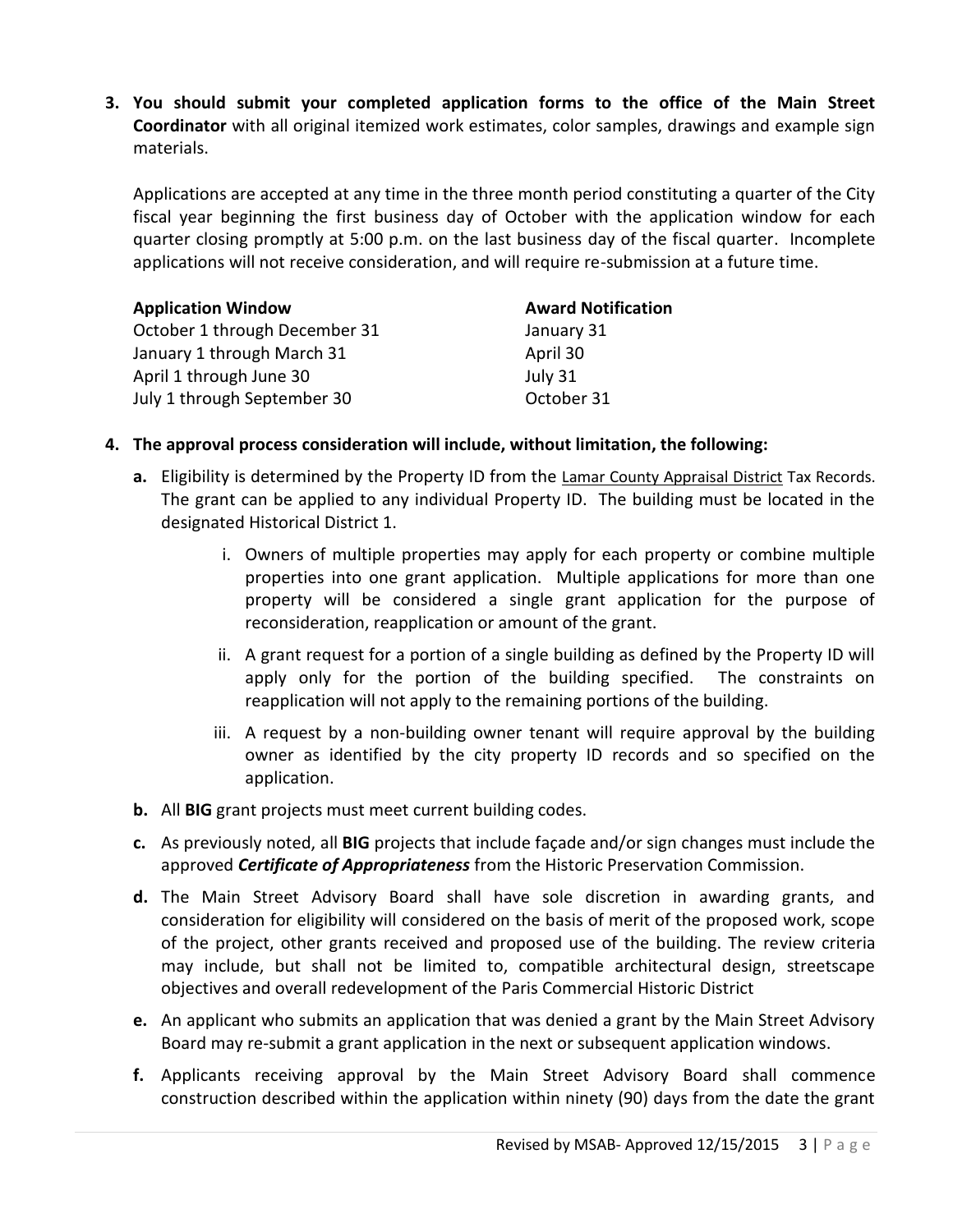is awarded by the Main Street Advisory Board.

- **g.** All applicants must complete the project described in the application within one (1) year of the date the application is approved by the Main Street Advisory Board.
- **h.** If the applicant is unable to start or complete construction within the allotted time, the applicant may submit a written request for extension for the commencement or completion date. The Main Street Advisory Board is not obligated to agree to the extension, but may do so on the determination of good cause. Extension denials cannot be appealed and shall be final.
- **i.** The applicant is required to obtain all applicable city permits and city approvals required for construction if a grant is awarded.
- **j.** No applicant or applicant's agent, representative or tenant shall be entitled to receive grant approval on the same property if requested within one (1) year from the date a previous grant was awarded by the Main Street Advisory Board.
- **k.** An applicant is **REQUIRED** to attend the regularly scheduled Main Street Advisory Board meeting when grant application is to be considered. The Main Street Advisory board meets the **second Tuesday of every month at 4:30 p.m. in the City Council Chambers.**
- 5. **Reimbursement:** When the entire grant project has been satisfactorily completed and reviewed, the applicant shall present the Paris Main Street office with copies of all paid invoices, including copies of cancelled checks and/or receipts, for a single payment reimbursement of the appropriate funding.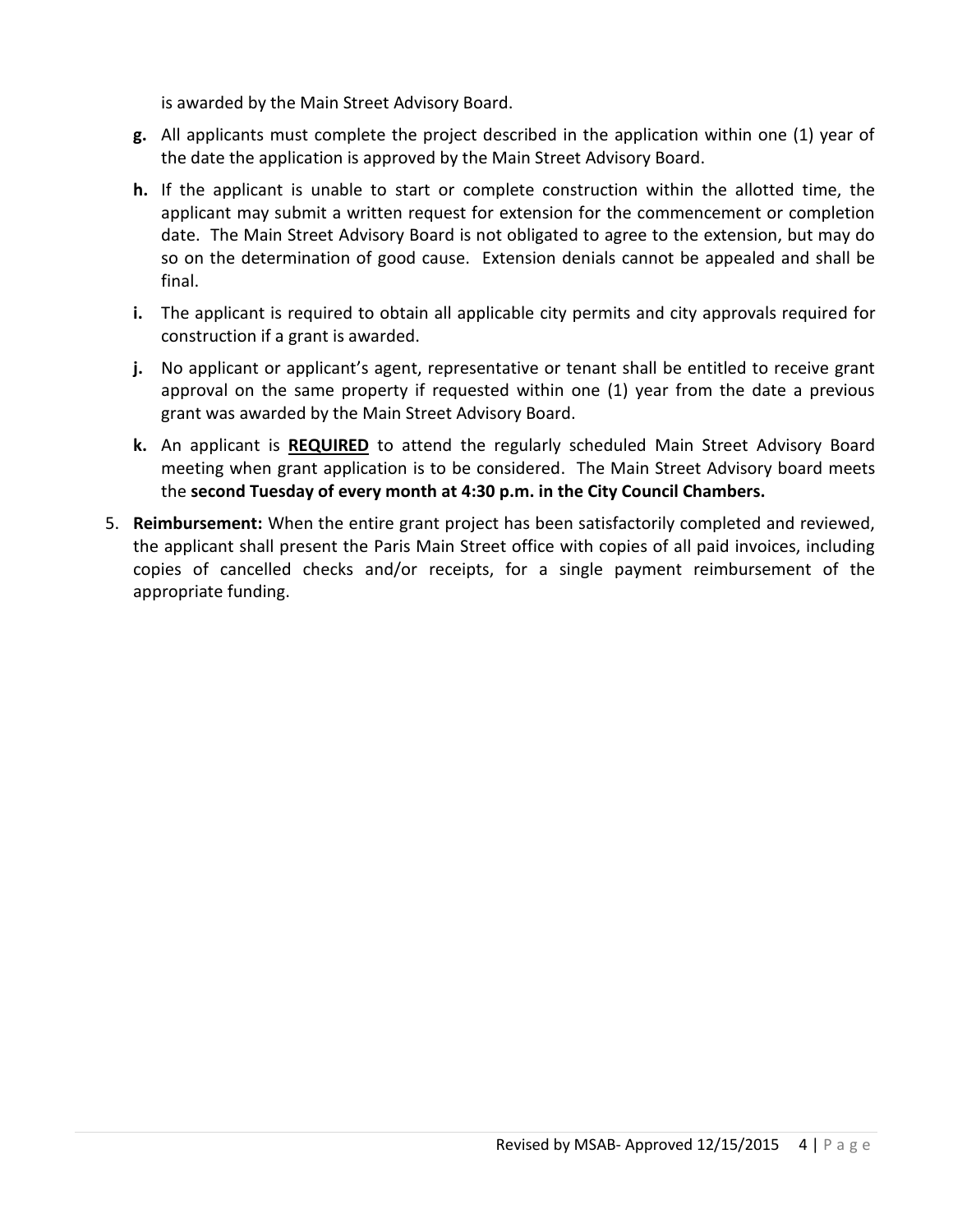# **Paris Main Street Building Improvement Grant Program**

#### **PROGRAM CHECKLIST**

#### **Use this form as a checklist to follow all steps needed to complete the Building Improvement Grant Program application to receive approval.**

| Meet with Paris Main Street Manager to determine eligibility and review the Building<br>Improvement Reimbursement Grant instructions. Review checklist.                                                                                                |  |  |  |
|--------------------------------------------------------------------------------------------------------------------------------------------------------------------------------------------------------------------------------------------------------|--|--|--|
| Set up appointment for free assistance from the Texas Main Street Center's Architectural Assistance<br>Program if desired. For signage request, it is required to have a design review from Texas Main Street for<br>consideration of BIG application. |  |  |  |
| Meet with the City's Historic Preservation Officer if any work may involve façade, exterior or sign work and<br>submit the application for the Certificate of Appropriateness.                                                                         |  |  |  |
| Review the Secretary of the Interior's Standards for Rehabilitation.                                                                                                                                                                                   |  |  |  |
| Secure construction estimates from contractors and material lists and labor estimates for self-contracting<br>portions of the project.                                                                                                                 |  |  |  |
| Complete any required photographs.                                                                                                                                                                                                                     |  |  |  |
| Secure all required drawings and color & fabric samples as specified by the Paris Main Street Coordinator.                                                                                                                                             |  |  |  |
| Complete the Building Improvement Grant application.                                                                                                                                                                                                   |  |  |  |
| Return completed application and agreement form with required attachments to the Paris Main Street<br>Coordinator.                                                                                                                                     |  |  |  |
| The proposed project can be completed in the time proposed.                                                                                                                                                                                            |  |  |  |
| There appears to be adequate funding available for completion of the proposed project. (Even<br>without the Building Improvement Grant)                                                                                                                |  |  |  |
| If the project impacts the appearance of the building                                                                                                                                                                                                  |  |  |  |
| The proposed project improves the aesthetics of the building exterior.                                                                                                                                                                                 |  |  |  |
| The proposed project improves the signage of the facility.                                                                                                                                                                                             |  |  |  |
| The proposed project impacts the complete façade of the building.                                                                                                                                                                                      |  |  |  |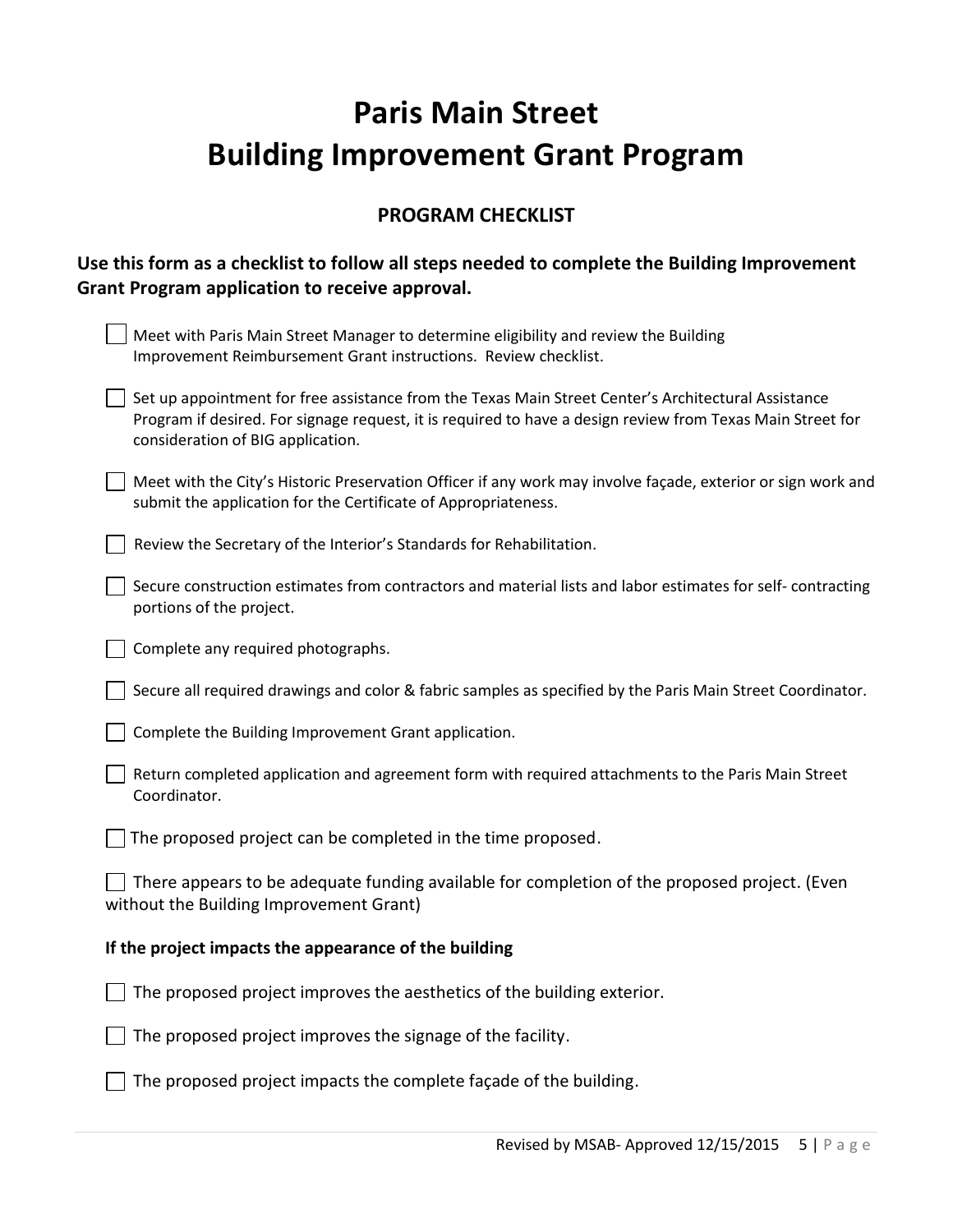#### **If the project impacts the Safety of the building, tenant or customers**

| The proposed project aids in preventing deterioration of the structure.                                                       |  |  |  |  |
|-------------------------------------------------------------------------------------------------------------------------------|--|--|--|--|
| The proposed project eliminates a current threat to the health and safety of the public.                                      |  |  |  |  |
| The proposed project deals with a known asbestos issue.                                                                       |  |  |  |  |
| The proposed work will improve the lighting or other aspects that will be of benefit to the<br>existing or proposed business. |  |  |  |  |
| The proposed project is necessary to secure a certificate of occupancy.                                                       |  |  |  |  |
| The proposed project is necessary to bring the structure up to current building Codes.                                        |  |  |  |  |
| If the project impacts the Usability or Accessibility of the Building                                                         |  |  |  |  |
| The proposed project provides space for a new or relocated business.                                                          |  |  |  |  |
| The proposed project result in additional employment in the Historical District.                                              |  |  |  |  |
| The proposed project improves the building's handicapped accessibility.                                                       |  |  |  |  |
| The proposed project has a positive impact on other facilities or businesses in the District.                                 |  |  |  |  |

## **Paris Main Street**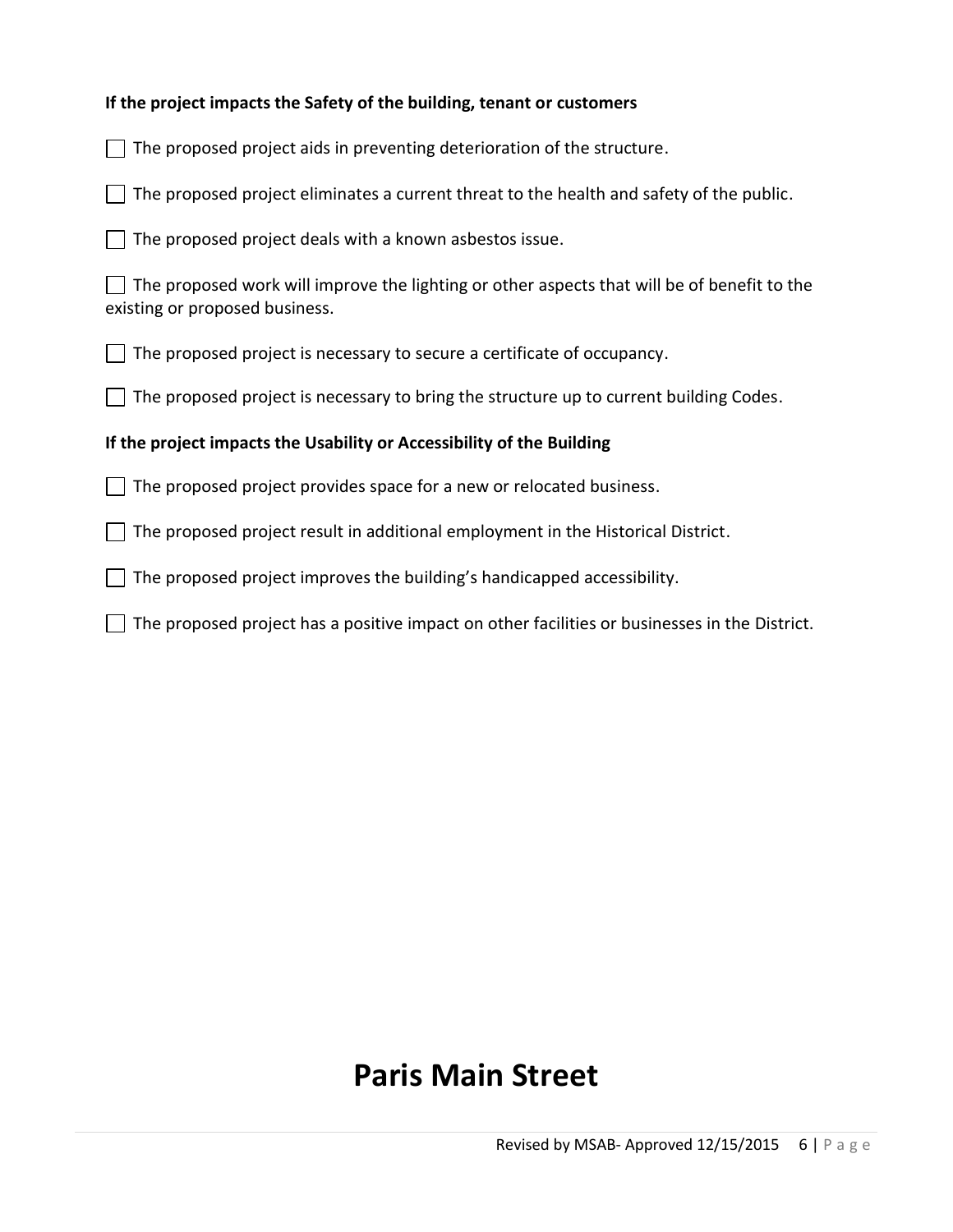## **Building Improvement Grant Program**

**Please return completed with necessary attachments and signatures to Paris Main Street office, 105 1st Street SE, within the application window specified above. If you have any application questions, please contact the Main Street Coordinator at (903) 784-9293.**

| Business Name: 2008 and 2008 and 2008 and 2008 and 2008 and 2008 and 2008 and 2008 and 2008 and 2008 and 2008  |                                |                   |  |  |
|----------------------------------------------------------------------------------------------------------------|--------------------------------|-------------------|--|--|
|                                                                                                                |                                |                   |  |  |
|                                                                                                                |                                |                   |  |  |
|                                                                                                                |                                |                   |  |  |
| Historical/Current Building Name: 1997 - 2008 - 2010 - 2010 - 2010 - 2010 - 2010 - 2010 - 2010 - 2010 - 2010 - |                                |                   |  |  |
|                                                                                                                |                                |                   |  |  |
| Type of Work (circle all that apply):                                                                          |                                |                   |  |  |
| Sign Paint                                                                                                     | Masonry cleaning/paint removal | Awning/Canopy     |  |  |
| Uncovering/replacing windows Roof replacement or repair                                                        |                                | Foundation repair |  |  |
| Electrical work Mechanical work Plumbing                                                                       |                                | Accessibility     |  |  |
|                                                                                                                |                                |                   |  |  |

Detailed description of planned improvements (attach additional pages as necessary):

List Contractors and/or project architect proposals and total amounts (please attach copies of proposals):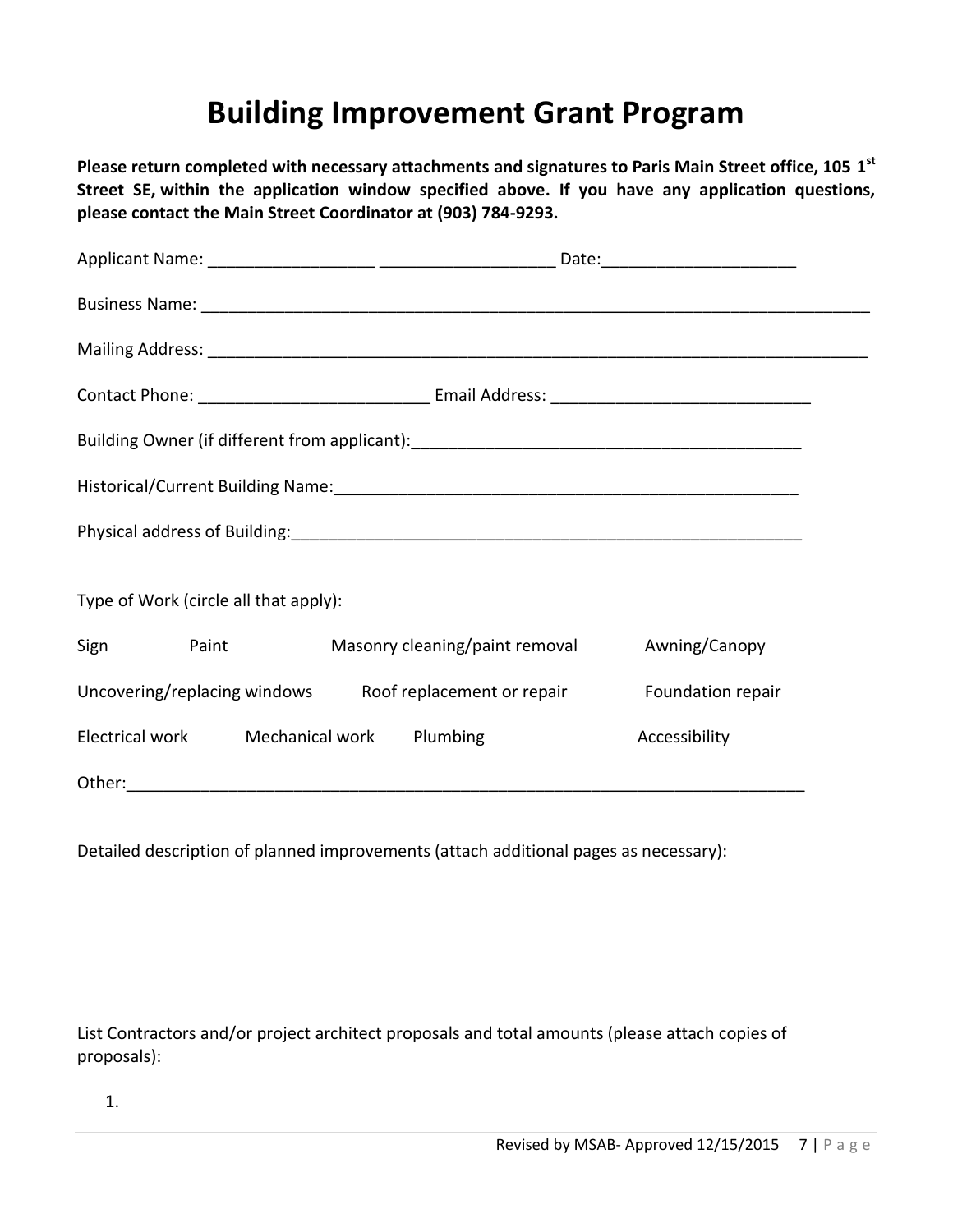| TOTAL COST OF PROPOSED BUILDING PROJECT: |  |
|------------------------------------------|--|

**AMOUNT OF GRANT REQUESTED:** \_\_\_\_\_\_\_\_\_\_\_ (Not to exceed 50% of the total or \$5000.00)

Attach all required drawings, photographs, color samples, material samples, construction estimates and other items as required.

I have met with the Paris Main Street Coordinator, and I fully understand the Building Improvement Grant procedures and details established by the Paris Main Street Advisory Board. I intend to use this grant program for the aforementioned renovation projects to forward the efforts of the downtown revitalization and historic preservation program known as the Paris Main Street Program. I have not received, nor will I receive insurance monies for this revitalization project.

I understand that if I am awarded a Building Improvement Grant by the Paris Main Street Advisory Board, any deviation from the approved project may result in the partial or total withdrawal of the Building Reimbursement Grant. I also understand that I must be present in the advisory board meeting where my application will be presented to answer any questions.

| Applicant's Signature: Management of Applicant's Signature:        | Date: |  |  |  |  |
|--------------------------------------------------------------------|-------|--|--|--|--|
|                                                                    | Date: |  |  |  |  |
| For use of the Main Street Advisory Board                          |       |  |  |  |  |
| Application reviewed by Paris Main Street Advisory Board on (Date) |       |  |  |  |  |
| <b>Conditions if any:</b><br>Approved:                             |       |  |  |  |  |
| Declined:<br><b>Reasons for decline:</b>                           |       |  |  |  |  |
| <b>Main Street Advisory Board Chairman:</b><br>Date:               |       |  |  |  |  |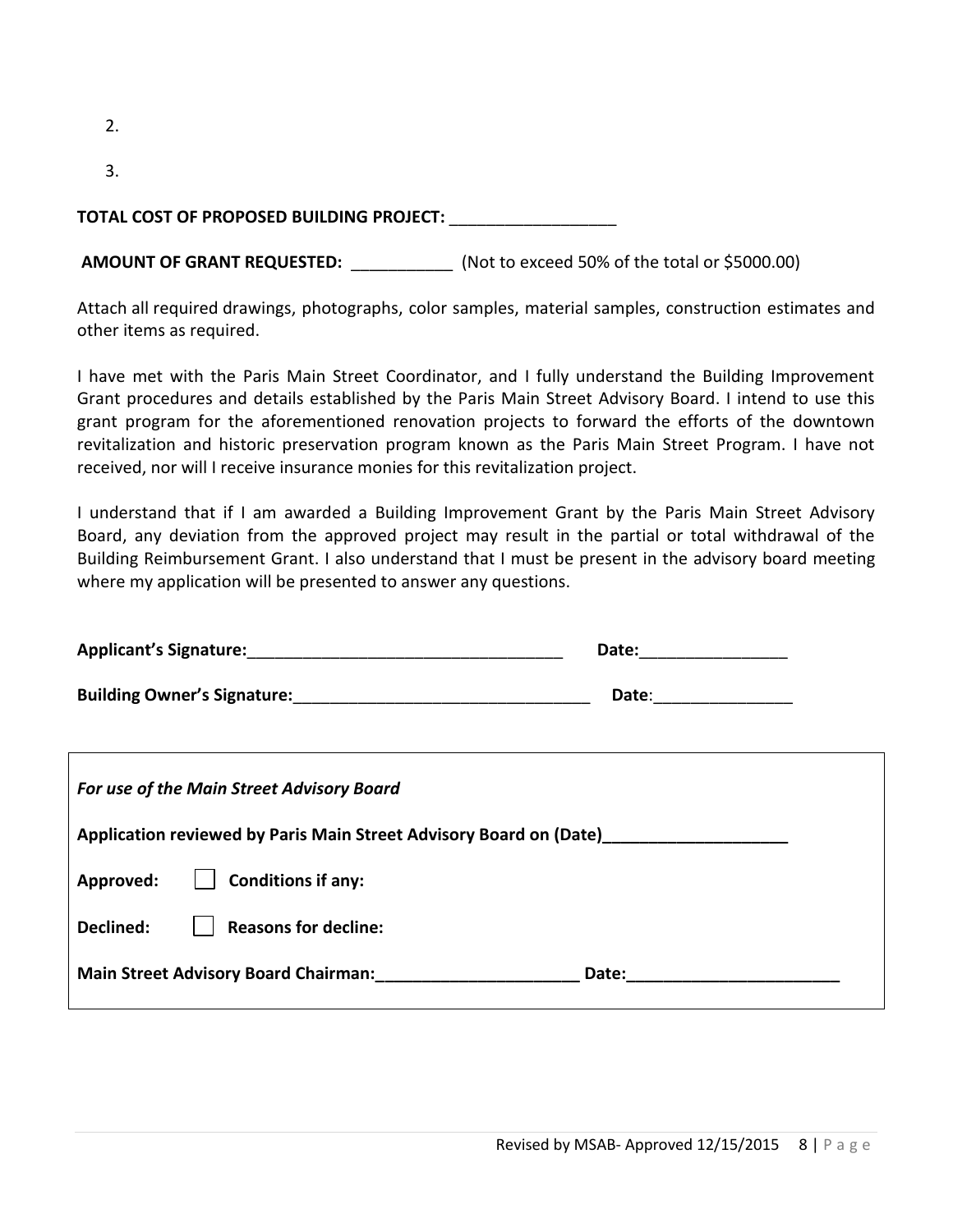#### **Secretary of the Interior's Rehabilitation Standards and Guidelines**

The Secretary of the Interior's Standards for Rehabilitation, codified as 36 CFR 67, are regulatory for the [Historic Preservation Tax Incentives program.](http://www.nps.gov/tps/tax-incentives.htm) The [Guidelines](http://www.nps.gov/tps/standards/rehabilitation.htm#Guidelines)  [for Rehabilitating Historic Buildings](http://www.nps.gov/tps/standards/rehabilitation.htm#Guidelines) and the [Guidelines on Sustainability for](http://www.nps.gov/tps/standards/rehabilitation.htm#Guidelines)  [Rehabilitating Historic Buildings,](http://www.nps.gov/tps/standards/rehabilitation.htm#Guidelines) which assist in applying the Standards, are advisory.

#### **Secretary's Standards for Rehabilitation**

Rehabilitation projects must meet the following Standards to qualify as "certified rehabilitations" eligible for the 20% tax credit for historic preservation. The Standards are applied to projects in a reasonable manner, taking into consideration economic and technical feasibility.

- 1. A property shall be used for its historic purpose or be placed in a new use that requires minimal change to the defining characteristics of the building and its site and environment.
- 2. The historic character of a property shall be retained and preserved. The removal of historic materials or alteration of features and spaces that characterize a property shall be avoided.
- 3. Each property shall be recognized as a physical record of its time, place, and use. Changes that create a false sense of historical development, such as adding conjectural features or architectural elements from other buildings, shall not be undertaken.
- 4. Most properties change over time; those changes that have acquired historic significance in their own right shall be retained and preserved.
- 5. Distinctive features, finishes, and construction techniques or examples of craftsmanship that characterize a historic property shall be preserved.
- 6. Deteriorated historic features shall be repaired rather than replaced. Where the severity of deterioration requires replacement of a distinctive feature, the new feature shall match the old in design, color, texture, and other visual qualities and, where possible, materials. Replacement of missing features shall be substantiated by documentary, physical, or pictorial evidence.
- 7. Chemical or physical treatments, such as sandblasting, that cause damage to historic materials shall not be used. The surface cleaning of structures, if appropriate, shall be undertaken using the gentlest means possible.